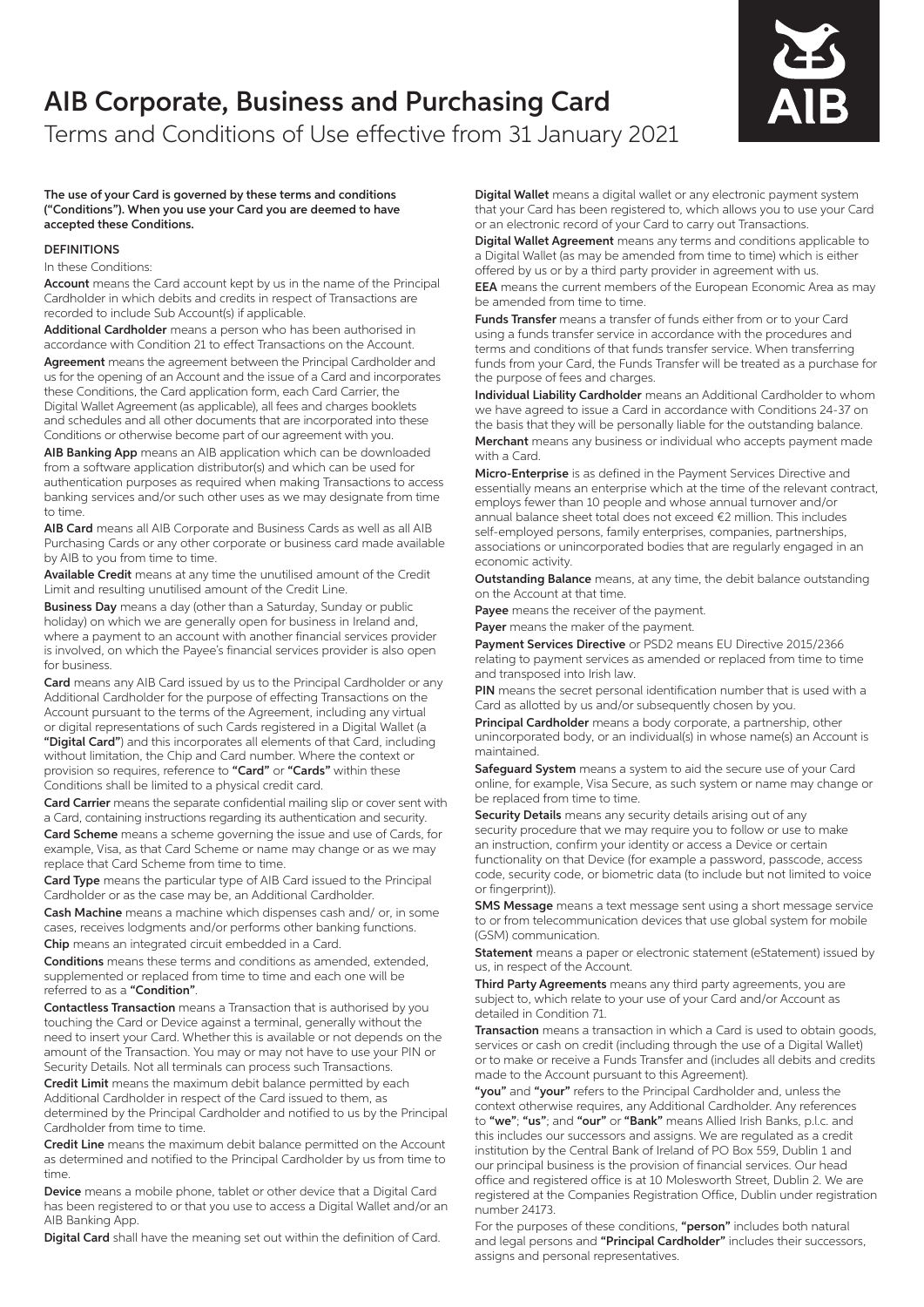In these Conditions where the context so allows, reference to any gender includes all genders and the singular includes the plural and vice versa.

# Your Card

- 1. Subject to these Conditions, our credit card service allows you to pay for goods and services purchased from Merchants, to make or receive a Funds Transfer, or to withdraw cash including cash from Cash Machines or by any other means where the appropriate Card Scheme logo is displayed. A Credit Limit is applied and interest is payable after any relevant interest free period.
- We have duties under laws concerning money laundering, financing of terrorism and taxation to ask you, or someone opening an Account and/or applying for a Card on your behalf, for certain information about you and/or the person opening the Account for you. Unless we already have it, you and/or the person opening the Account for you will need to provide us with information to identify each or any of you and proof of your permanent address. We may also need documentation to prove your relationship with the person opening the Account on your behalf. Your Account may not become active until we have received and approved these documents.
- 3. There is a variety of means by which you can authorise Transactions, these include:
	- authorisation by means of your Card used in conjunction with your PIN for point of sale Transactions or Transactions using a Cash Machine;
	- authorisation by means of your Card for Transactions by mail, phone, Device, online or by use of a Safeguard System (including the use of your Digital Card through a Digital Wallet);
	- authorisation by means of your Card and/or Device to effect a Contactless Transaction, where your Card and/or Device is enabled to effect Contactless Transactions; and
	- authorisation by means of your Card and signature.
- 4. Unless otherwise specified by us these Conditions apply to all Card Types. We may from time to time extend these Conditions to apply to other types of credit or charge card issued by us.

# Looking after your Card, PIN and other Security Details

- The Card, PIN and Security Details must be used in accordance with these Conditions and any other terms and conditions used in connection with your Card.
- 6. You must:
	- sign your Card as soon as you receive it using a ball point pen;
	- exercise all reasonable care to keep your PIN and Security Details secret and your Card and any Devices secure at all times;
	- only use your Card (a) within the Credit Limit, (b) within the period for which it is stated to be valid and (c) strictly in accordance with the Agreement;
	- ensure we have your up to date contact details. For example, we will need details such as your mobile phone number, home phone number (if applicable), address and e-mail address in order to confirm your identity for certain online Transactions, if needs be. Please tell us immediately if there is a change to any such details or a change of name, bankers, business, or your address to which Statements are sent so that we can issue your statements in accordance with the 'Monthly Statement and Payment Arrangements' section of these Conditions; and
	- before you replace or dispose of a Device, you must ensure you delete any Digital Wallet or any AIB Banking App from that Device. You should also immediately delete any information such as an e mail or SMS Message sent or received by you in connection with your Card or Account. You must not have any reference(s) to or details of your PIN or any Security Details on your Device.
- 7. You must not:
	- let anybody else obtain, know or use your Card, your PIN or Security Details;
	- disclose your Card number to anyone, except when carrying out a Transaction or to verify your identity to us or to register or activate a Card for use in connection with a Digital Wallet or otherwise, or to report it lost, misused, stolen or likely to be misused;
	- write or record in any other manner your PIN or Security Details; or
	- give your Device to other people or allow others to use it as they may be able to access or use your Digital Card or AIB Banking App.
- 8. Each Card is and remains our property and may be cancelled, suspended, blocked, recalled or retained by us in accordance with the provisions of the Agreement.
- 9. By signing or using the Card you agree to comply with these Conditions and you acknowledge that you will use the Card solely

for the purposes of your business, trade or profession and that you are not acting as a consumer within the meaning of the Consumer Credit Act, 1995 or the European Communities (Unfair Contract Terms in Consumer Contracts) Regulations 1995.

# Credit Limit

- 10. We will set a Credit Line on the Account. We may, subject to applicable law or regulation, vary the Credit Line from time to time at our discretion or at your request. We will notify you of any such variation. You will be given not less than 10 days' notice of any proposed decrease in the Credit Line on the Account, except where such decrease is requested by you.
- 11. When issuing a Card to an Additional Cardholder you will notify us of the Credit Limit to be set in respect of that Card. We will act on an instruction from you to increase or decrease a Credit Limit. An increase to a Credit Limit cannot bring the total Credit Limit outside of the overall Credit Line.
- 12. If a Card is used for a Transaction which would bring the Outstanding Balance in excess of the Credit Limit, we reserve the right to authorise or decline such Transactions. If we authorise a Transaction in excess of the Credit Limit currently applying to that Card, this will not affect the Credit Limit and subsequent Transactions bringing the Outstanding Balance in excess of the Credit Limit or where the Credit Limit has been exceeded, may be declined.
- 13. When you make a Transaction using your Card, the balance on the Account will usually be increased immediately by the amount of the Transaction. Sometimes, a Merchant, (for example, a self-service petrol station or hotel) may obtain a specific pre-authorisation for an amount agreed with you. This pre-authorised amount may not immediately increase the balance but may reduce your Available Credit. The pre-authorised amount may only be charged to your Account by the Merchant in certain circumstances (for example, where you have obtained goods or services to the value of the preauthorised amount) if agreed by you with that Merchant. Once the Merchant instructs us to, we will remove the pre-authorised amount from your Card as soon as possible.

 We recommend that you review your Account details online on a regular basis. Please contact us as set out in the 'Contacting us' section if you have any queries.

# Restrictions

- 14. A Card must not be used:
	- if the Agreement is ended:
	- after a Card has expired or been reported lost, misused or stolen or has been cancelled, blocked or suspended or if your Card, your Security Details or PIN have been compromised in any way;
	- in respect of a Digital Card, after that Digital Card and/or your Account relating to that Digital Card has expired or has been cancelled, blocked or suspended or any applicable Device has been compromised, lost, misused or stolen;
	- at any Cash Machine abroad in violation of local regulations in that jurisdiction; or
	- for any illegal purchase or purpose whatsoever. We reserve the right to decline to authorise any Transaction in accordance with Condition 47 of the Agreement.

# Cash Withdrawals (also see Transactions)

- 15. Your Card may be used for cash withdrawals, advances made by Card and cash related Transactions, such as the purchase of cash. A cash advance fee may also apply and where the Transaction is not done at a Cash Machine you may also be asked for proof of identity.
- 16. Cash withdrawals are subject to both Transaction and daily limits. The Transaction limit can vary between financial institutions and from time to time. The daily cash limit will be determined by us and may vary from time to time. Details of the daily cash limit are available by contacting us in accordance with the 'Contacting us' section.
- 17. We are not obliged to provide Cash Machine facilities at any particular time and may withdraw or terminate such facilities without notice. We are not liable for any loss or damage sustained or incurred resulting from (i) failure to provide any Cash Machine facilities, or (ii) failure or malfunction of a Cash Machine.
- 18. We may, at our discretion or on the written request of the Principal Cardholder, disable the cash withdrawal facility for a Card. Certain Merchants and Cash Machines may still allow you to withdraw cash when the cash withdrawal facility has been disabled. This is beyond our control. Any such withdrawals will be treated in all respects as though they were Transactions.
- 19. A Card may be used outside Ireland subject to any limits or regulations that may be imposed by the appropriate regulatory authorities in the relevant jurisdiction(s). These limits and regulations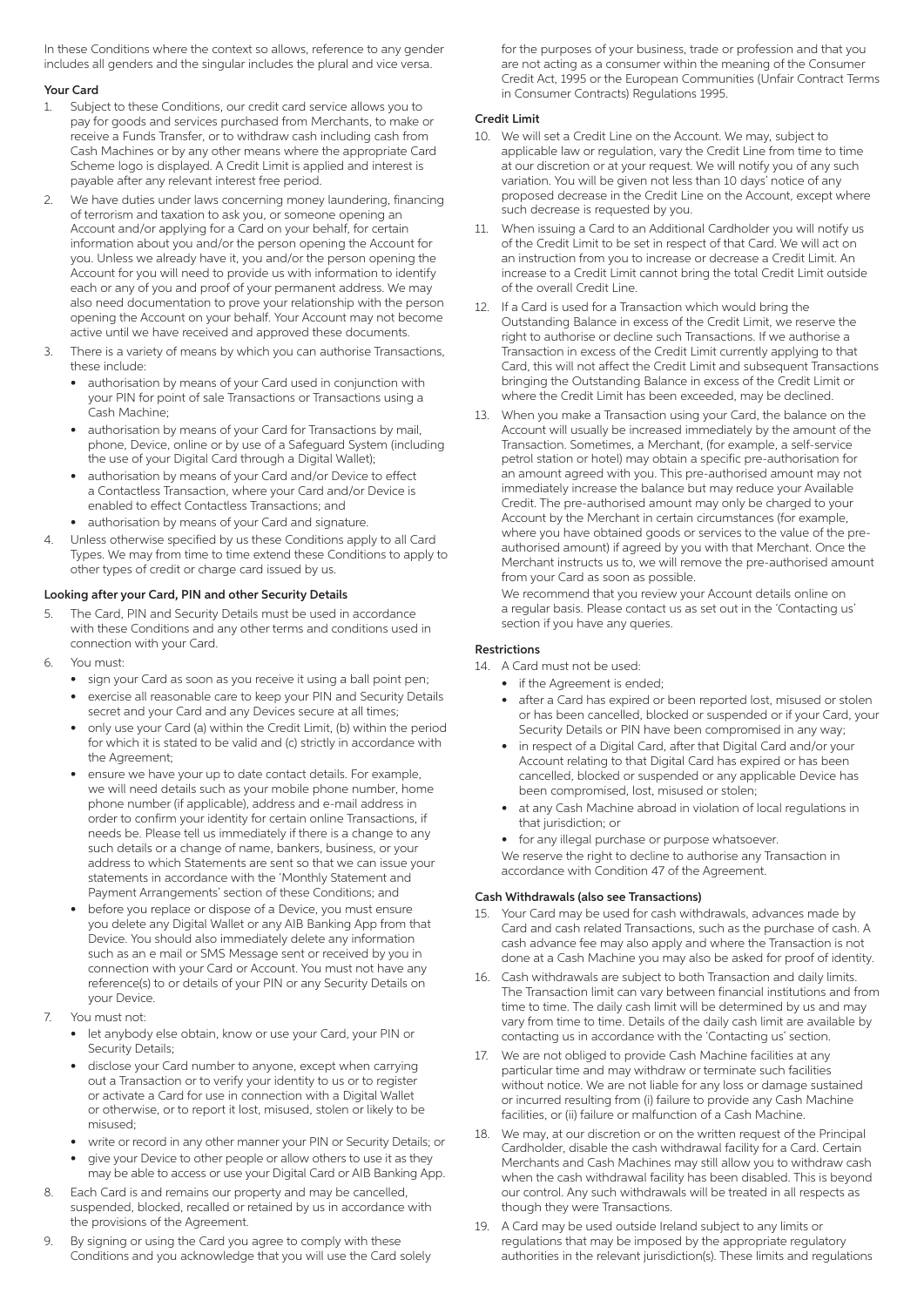may change from time to time.

20. Our standard fees apply if you use your Card abroad to transact in euro. However, we have no control over third parties that might apply a charge to you for processing the Transaction or who convert the local currency into euro and charge for doing this. We also have no control over the rates they may apply. This may result in an amount debited from the Account that is different to the amount you withdrew. We do charge for non-euro Transactions as detailed in the fees and charges booklets available on our website or in branches or by contacting us in accordance with the 'Contacting us' section.

#### Additional Cardholders

- 21. At the request of the Principal Cardholder we may permit the issue of additional Cards on the Account, together with a separate PIN, for use by any person nominated by the Principal Cardholder as an Additional Cardholder on the Account. It is solely at the Bank's discretion as to whether an Additional Cardholder may be added to the Account. The Principal Cardholder must ensure that Additional Cardholders comply with these Conditions. It is the responsibility of the Principal Cardholder to furnish the Additional Cardholder with a copy of these Conditions (and any amendments, extensions or supplemental conditions that we may notify the Principal Cardholder of from time to time) and the Additional Cardholder will be bound to observe these Conditions to the extent that they apply or are relevant. The Principal Cardholder is and remains at all times, primarily responsible for all Transactions for which the additional Card is used, including those charged to the Account after the additional Card has been returned to us and irrespective of whether the Transactions are related to the business of the Principal Cardholder or not. We will cancel any additional Card at any time if the Principal Cardholder requests this by contacting us in accordance with the 'Contacting us' section, in which case the additional (physical) Card, must be cut in two (through the signature box, magnetic strip and Chip) for security reasons, and returned to us. All applicable Digital Cards related to the Card must be deleted or deregistered from any applicable Device. Our contact details are set out in the 'Contacting us' section.
- 22. By entering into this Agreement, the Principal Cardholder gives us the authority to pass on information about the Account or Transactions, in so far as they relate to the Additional Cardholder, to that Additional Cardholder by electronic or other means. By accepting an additional Card an Additional Cardholder authorises us to pass on information about Transactions effected by use of the additional Card (including any Digital Cards related to the Card) to the Principal Cardholder by electronic or other means. However, no amendments to the Account details or variation of the Credit Limit will be accepted from an Additional Cardholder.
- 23. The Principal Cardholder is liable for the payment of all Transactions carried out by an Additional Cardholder as if the Transactions had been personally carried out by the Principal Cardholder and regardless of the ability of that person, or whether they are a minor or not.

#### Additional Cardholders with Personal Liability

- 24. By agreement between us and the Principal Cardholder an Additional Cardholder may be personally liable in respect of the use of his/her Card (an "Individual Liability Cardholder").
- 25. Conditions 24 to 37 only apply where we have agreed to issue Cards to Individual Liability Cardholders.
- 26. A sub account to the Account will be maintained in the name of each Individual Liability Cardholder to which all Transactions (including fees and charges payable under Conditions 68 and 69 and refunds under Condition 70) will be debited or credited (the "Sub Account").
- 27. We will issue a Statement monthly to each Individual Liability Cardholder, on a date which we may decide, containing (a) details of all Transactions debited and credited to the Sub Account held in the name of such Individual Liability Cardholder since the previous Statement (or, in the case of the first Statement, since the opening of such Sub Account), and (b) the outstanding balance on the Sub Account (if any) at the statement date for the Sub Account and (c) the payment due date for the Sub Account.
- 28. We will issue a monthly summary Statement to the Principal Cardholder detailing the outstanding balances on all Sub Accounts.
- 29. Cards issued to Individual Liability Cardholders will not be used for any personal, family, household, or other purposes not related to the Principal Cardholder.
- 30. The full amount of the outstanding balance shown to be due on the monthly Statement issued in accordance with Condition 27 will be payable by the Individual Liability Cardholder, regardless of whether

that Individual Liability Cardholder has been reimbursed by the Principal Cardholder.

- 31. Each Individual Liability Cardholder must maintain a direct debit mandate in our favour in respect of his/her Sub Account.
- 32. We will effect payment of the full amount outstanding on a Sub Account by initiating a direct debit to the bank account of the Individual Liability Cardholder in whose name such Sub Account is kept on or immediately after the date specified in the Statement (or such other date as may be agreed by us with the Principal Cardholder).
- 33. If the Individual Liability Cardholder does not pay any amount outstanding on a Sub Account when due we will notify the Principal Cardholder in writing of such default and the Principal Cardholder shall pay the outstanding amount within 21 days of such notification. The Principal Cardholder is liable in such an event for all Transactions on the Sub Account and not simply those relating to the Principal Cardholder.
- 34. For the avoidance of doubt the Principal Cardholder shall be liable for and shall pay all Transactions on a Sub Account following the termination of an Individual Liability Cardholder's Card whether such charges occurred before or after termination including any late fees or other amounts due under the Agreement (regardless of whether these are related to the Principal Cardholder or not).
- 35. The relationship between us and an Individual Liability Cardholder will be that of debtor and creditor.
- 36. Each Individual Liability Cardholder shall be jointly and severally liable with the Principal Cardholder for all amounts debited to the Sub Account in his/her name, irrespective of whether the Transactions are effected in breach of these Conditions or whether they are related to the business of the Principal Cardholder or not.
- 37. The Principal Cardholder will ensure that each Individual Liability Cardholder, at the same time as he or she is given an application form to apply to become an Individual Liability Cardholder, is provided with a copy of these Conditions.

#### Joint Liability

- 38. In circumstances where the "Principal Cardholder" consists of two or more persons the term will include those two or more persons and each and/or any of them. All of the Principal Cardholders obligations under the Agreement will be deemed to be joint and several on each person.
- 39. If the Principal Cardholder is a partnership, the liabilities of each person included in the term "Principal Cardholder" will not be affected by a change in the membership of the partnership. Change in the membership can occur because of death, bankruptcy, retirement, disability or otherwise of any partner or the admission of a new partner(s). Furthermore, where a new partner is admitted to the partnership that person will be jointly and severally liable (with all other persons included in the term "Principal Cardholder") for all obligations under the Agreement.

#### Loss or misuse

- 40. You must exercise all reasonable care and take all necessary steps to ensure the safety of the Card, PIN, Security Details and any Devices. If you think someone else knows your PIN or Security Details or if your Card or any Device is lost, misused, stolen, used, or likely to be used for a fraudulent or improper purpose or you think the safety or use of your Card and/or Device is or may be in any way compromised, you must contact us immediately. Our contact details are set out in the `Contacting us' section. We may request that you confirm the same in writing to us, but without affecting the validity of any action taken by us in response to your request.
- 41. For the avoidance of doubt, notification of loss or theft of a Card or the compromise of its details or your PIN or Security Details will be accepted by us from third party card protection service providers and/or the Card Schemes that notify us of the loss or theft.
- 42. By reporting a Card and/or Device as lost, misused or stolen or as being used, or likely to be used, for a fraudulent or improper purpose, or where the safety of the Card and/or Device has or may have been compromised, you will be deemed to have thereby authorised us to cancel that Card (including any Digital Cards registered or accessed on a reported Device). The Card and/or Digital Card (if relevant) must not be used again. If found, your physical Card must be cut in two (through the signature box, magnetic strip and Chip) for security reasons and returned to us immediately at the address in the 'Contacting us' section of these Conditions.
- 43. Until you make a report in accordance with condition 40, you may be liable for any losses in respect of unauthorised Transactions resulting from the loss, theft or misuse of the Card including any other related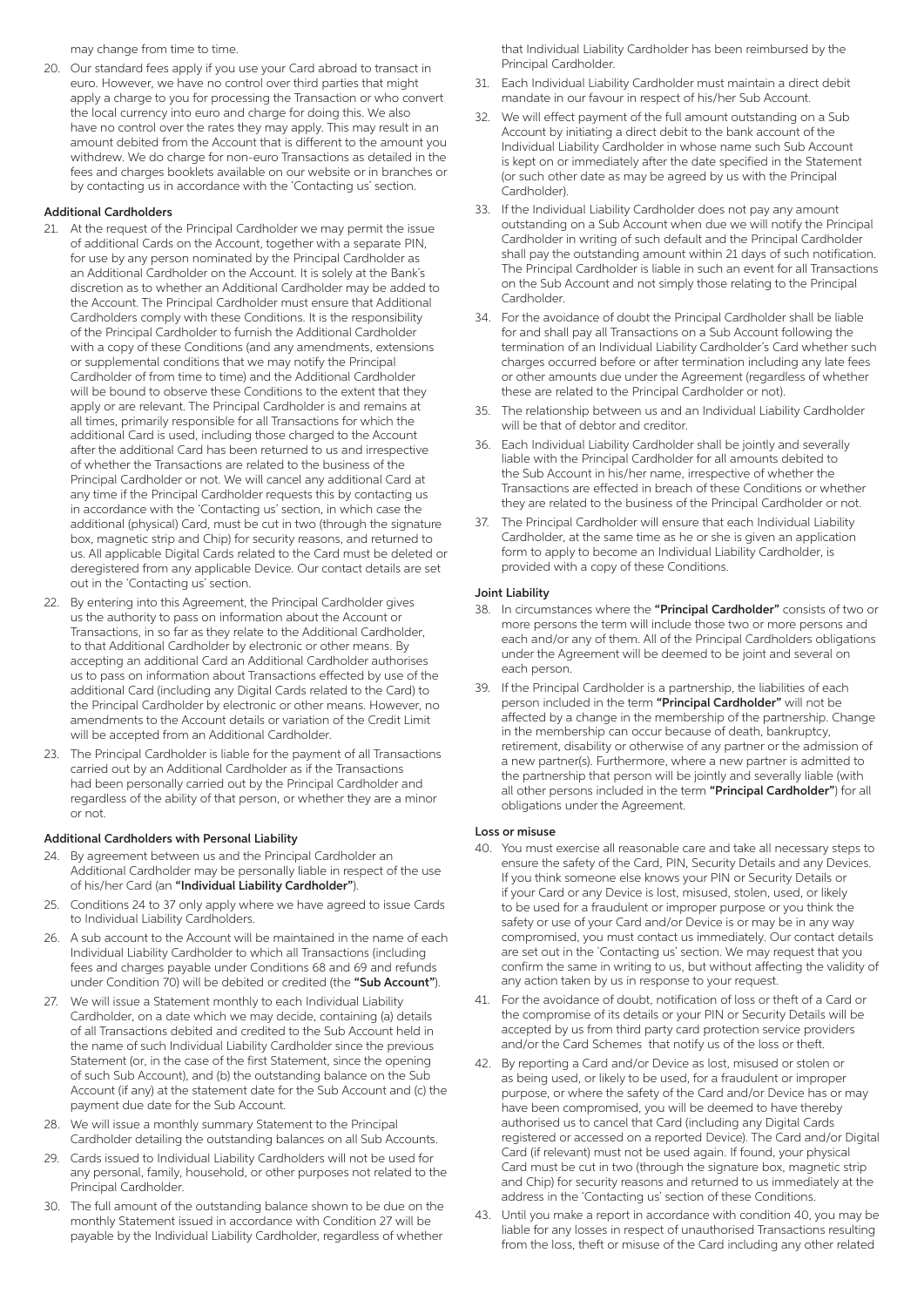direct and indirect losses incurred or sustained. If you are a Micro-Enterprise, this liability is limited to €50. However, we will refund the full amount of the unauthorised Transaction where:

- (a) the loss, theft or misuse was not detectable to you prior to a Transaction being made, except where we have reasonable grounds for suspecting you have acted fraudulently and we notify the relevant national authority of this; and/or
- (b) the unauthorised Transaction was caused by the acts or lack of action on our part (including any employee, agent or branch of ours to which we have outsourced activities).
- 44. You will be liable for any losses incurred in respect of unauthorised Transactions where it is established that you fraudulently, intentionally, or with gross negligence:
	- failed to tell us without undue delay about any loss, theft or misappropriation of the Card or the compromise of its details or your PIN or Security Details in accordance with Condition 40;
	- failed to adhere to the security requirements applicable to a Digital Card and/or Device as set out in this Agreement, the relevant Digital Wallet Agreement, Third Party Agreement and/or any other agreement relevant to your Card;
	- failed to adhere to the safekeeping and/or disclosure requirements of the Card, PIN or any Security Details;
	- failed to comply with Condition 7; or
	- used any Card (including any Digital Card) or allowed another person use a Card with your consent outside the terms of this Agreement.
- 45. In the event of notification by you in accordance with Condition 40 above, you will co-operate with us and the police or other relevant authority in any investigation and give us and the police or other relevant authority all information relating to such loss, theft or disclosure and all reasonable assistance to lead to the recovery of the Card or otherwise. You authorise us to inform any appropriate third party of the loss, theft or possible misuse of the Card and to give them such other information as may be required.
- 46. If as a result of investigation, we establish that the Transaction claimed as unauthorised is in fact an authorised Transaction, we may charge your Account with any amount refunded and re-charge any fees and/or charge that you owe us. As part of any such investigation, if you are not a Micro-Enterprise, you will be responsible for demonstrating that the Transaction was unauthorised.
- 47. If we suspect that a Card is being used improperly or fraudulently or in breach of the Agreement or its security has been compromised, we may, without the Bank having any liability to you for so doing, take whatever action we feel is appropriate including investigating, intercepting, refusing or delaying payments to or from your Account and/or declining to authorise Transactions on the Account for any valid reason (for example, where we may suspect fraud, money laundering, terrorism, if we believe we have been provided with incorrect information or we have concerns about the security of your Account). We may contact you to satisfy ourselves in relation to the nature of the Transaction or payment on the Account. We will try to contact you in accordance with the `Contacting you' section or by SMS Message before we take a decision to decline authorisation of a Transaction or take any of the actions set out in this Condition. If we contact you by SMS Message you may be asked to confirm a Transaction or a payment by sending us an SMS Message in reply. It may not always be possible for us to contact you before we cancel, block or suspend your Card or decline a Transaction or take any other necessary steps but we will do our best to do so. This is done for your protection and we are not responsible for any loss or damage that might be caused as a result. You hereby agree and authorise us to take such actions as we deem necessary, including suspending the Card. You agree that any contact by us is for the purposes of combating wrongdoing.

#### The Account

48. The amount of all Transactions will be debited to the Account and this will reduce the Available Credit by the relevant amounts. The timing of this debit may vary and may depend on when we receive the Transaction details, for example when we receive such details from the Merchant or the Merchant's bank or, in the case of a cash withdrawal, when we receive details of the withdrawal.

#### Transactions (also see Cash Withdrawals)

49. Use of your Card is subject to Transaction and daily limits as set by us, which may vary from time to time. You can contact us to agree spending limits for using your Card online, subject to our Transaction and daily limits. Our contact details are set out in the 'Contacting us' section of these Conditions.

- 50. The Principal Cardholder will be liable to pay all sums that are charged to the Account in respect of or resulting from all Transactions including where such Transactions are made by phone, Device, mail order, online, PIN, Security Details, signature, by use of a Safeguard System, by way of a Contactless Transaction or by using a Digital Wallet, even where such Transactions are effected or made in breach of these Conditions. When a Transaction is authorised by your use of your PIN, any Security Details, Safeguard System or other authentication process, this will be regarded as evidence that the Transaction was authorised by you. You should therefore check the amount of every Transaction and that all other details/information relating to the Transaction are correct before you authorise it. When requested, if you are unable to provide your PIN, Security Details or complete any authentication process, we may decline to authorise the Transaction.
- 51. Once authorised a Transaction cannot be subsequently revoked (whether or not a voucher is signed or PIN verified) as we guarantee payment. Where you have authorised a Merchant to set up a continuous payment instruction for a recurring Transaction (for example a subscription) on your Account and you wish to cancel it, you can do so by contacting us up to the last Business Day before the payment is due to leave your Account. You should also give written cancellation notice to the Merchant and keep a copy of the letter. Your Card is automatically enrolled in a card updater service with the relevant Card Scheme (for example, Visa). This service allows a participating Merchant to access Card details through the Card Scheme so they can continue to process a Transaction, recurring or otherwise. As not all Merchants participate in this service, you should still notify each Merchant when your Card details or the status of your Account changes. If you don't, your Account may or may not still be charged. You are responsible for making sure the Merchant has your new Card details to process a Transaction. If you would like to opt out of the card updater service, please contact us in accordance with the 'Contacting us' section of these Conditions.
- 52. When a Transaction is authorised by use of a Card and PIN, we will deem it that the Transaction was authorised by the Principal Cardholder or, as the case may be, by the Additional Cardholder. You should always check the amount of the Transaction before entering your PIN.
- 53. You can use a Card and/or a Device to make a Contactless Transaction without using the Chip and PIN and/or Security Details. Information about Contactless Transactions (for example monetary limits) are available at www.aib.ie or by contacting us as set out in the `Contacting us' section of these Conditions. When you use your Card and/or a Device for a Contactless Transaction, where possible, we will take it that the Transaction was authorised by you.
- 54. When you want to make a Transaction online, we may need to confirm it is you before the Transaction can be authorised. We'll do this by using a Safeguard System and may also use an authentication service. Your Card is automatically enrolled for a Safeguard System, however the Principal Cardholder or Additional Cardholder may need to register for an authentication service. This authentication service will require you to enter your Security Details to identify you, for example, using an AIB Banking App or any other way made available by us. If we ask you to identify yourself and you can't or you don't follow the instructions for the Safeguard System or the authentication service, we will take it that your Transaction is not authorised and it will not go ahead. For this reason, it is important to ensure that the personal information we hold about the Principal Cardholder and any Additional Cardholder is up-to-date (for example, your mobile phone number and email address). To find out more about this please go to www.aib.ie/webshopping
- 55. When a Funds Transfer, where applicable, is authorised by use of a passcode or any other authorisation procedure required as part of that service, the successful use of the passcode or procedure will be taken that the Transaction was authorised by you.
- 56. Non-euro Transactions will be converted to euro using the Card Scheme exchange rate. We have no control over when the Transaction is processed by the Card Scheme and when the exchange rate is applied. For most non-euro Transactions, the Card Scheme generally applies their exchange rate within a few days.

 More information on how and when these exchange rates apply is available on our website www.aib.ie

 For Transactions within the EEA, we provide a comparison by way of percentage mark-up between (i) our rate, which is made up of the Card Scheme exchange rate for that day in addition to our currency conversion fee, and (ii) the European Central Bank foreign exchange rate. This is available on our website www.aib.ie.

 Once you have completed a non-euro Transaction in the EEA, this information will be available to view using our online banking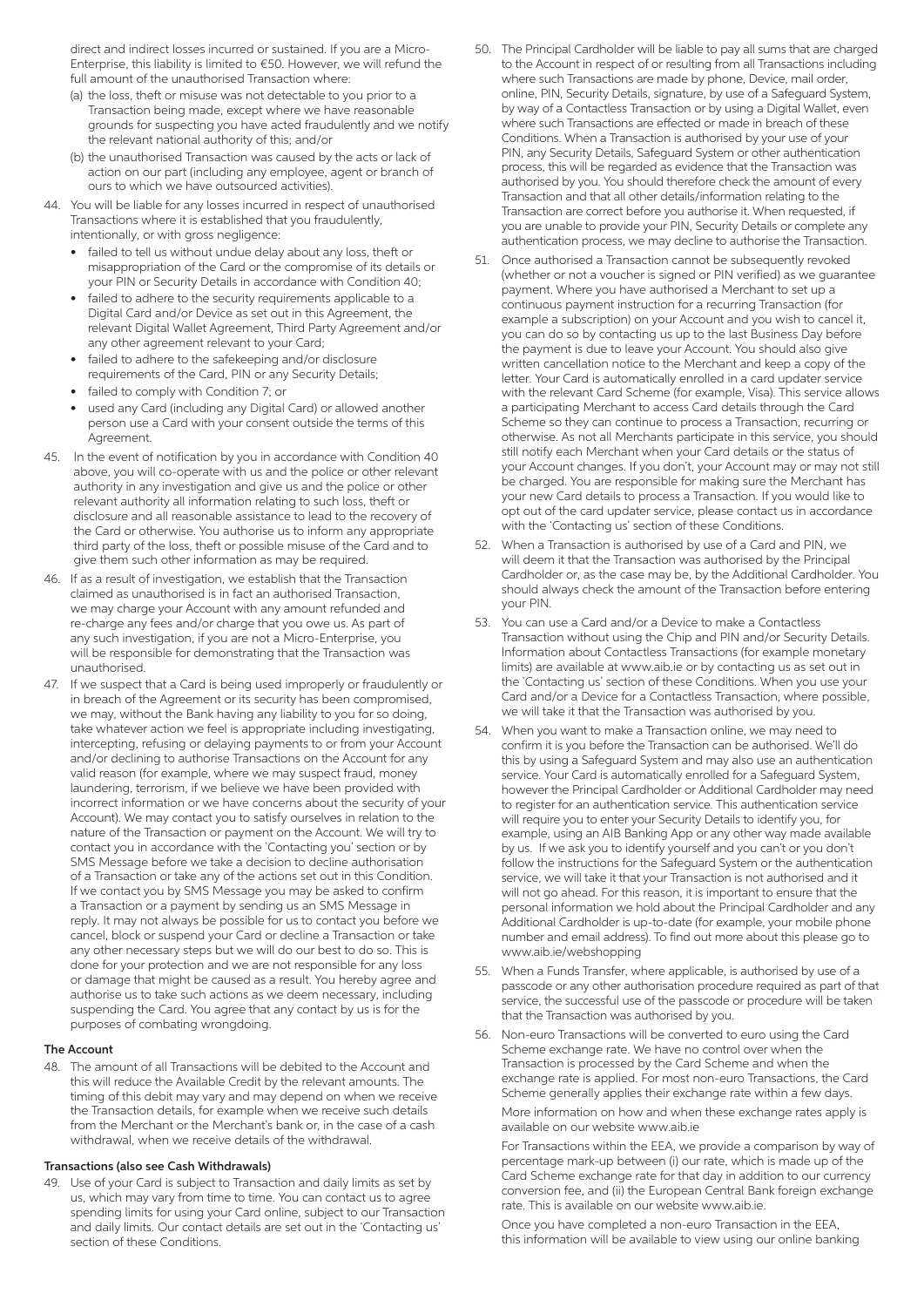services or on your Statement. You agree that we will not send this information to you directly, for example, by SMS message or push notification.

 In addition to the fees and charges referred to in the 'Fees and Charges' section of these Conditions, you may also be charged a transaction fee by the local bank which processes the Transaction. For further information you can contact us using the details set out in the `Contacting us' section of these Conditions or visit our website www.aib.ie

#### Monthly Statement and Payment Arrangements

- 57. We will normally issue a Statement monthly to the Principal Cardholder, on a date determined by us, containing (a) details of all Transactions debited and credited to the Account since the previous Statement (or, in the case of the first Statement, since the opening of the Account), and (b) the Outstanding Balance (if any) at the date of the Statement and (c) the date the payment is due. We also issue a monthly summary Statement to the Principal Cardholder detailing the outstanding balances of all Cards on the Account.
- 58. The full Outstanding Balance due on each Statement will be payable by the Principal Cardholder to us by the payment due date. If a Statement is not received for any month, for example, you changed address and have not notified us or if it cannot be produced or issued for any reason, your responsibilities under the Agreement will continue and you will be required to pay the outstanding balance by the payment due date.
- 59. Payments to your Account may be made by electronic payment only (by direct debit or otherwise). We will apply such payments to your Account on the Business Day we receive it. The principal purpose of the Account is to provide you with access to credit. Although it is possible to operate the Account with a credit balance, at all times, we reserve the right to reject or return any Transactions which create or increase credit balances. For as long as there is a credit balance on your Account, this balance is repayable to you at your request, to the extent permissible by law.
- 60. Funds Transfers are generally treated as payments made to the Account and therefore, will be reflected in the current amount due for settlement as required under Condition 58, unless the Merchant has initiated this as a refund. In such cases, this may also affect the amount due for settlement as referred to in Condition 61.
- 61. We will effect payment of the full Outstanding Balance by initiating a direct debit to the Principal Cardholder's bank account on or immediately after the payment due date specified on the Statement (or such other date as may be agreed by us with the Principal Cardholder). If for any reason full payment is not received by us we may decline to authorise Transactions. In respect of the direct debit:
	- (a) should a payment be received by us from you more than 4 Business Days prior to the payment due date, or in circumstances where the Principal Cardholder has either set up a new direct debit or amended their direct debit bank account details and a payment is received more than 7 Business Days prior to the payment due date, the amount calculated for payment by direct debit will be reduced by this amount;
	- (b) payments received within 4 Business Days of the payment due date, or in circumstances where the Principal Cardholder has either set up a new direct debit or amended their direct debit bank account details, and those payments are received within 7 Business Days of the payment due date, will not reduce the amount collected by direct debit; and
	- (c) the Principal Cardholder must ensure that funds are available to meet all payments due on the Account.
- 62. Failure by the Principal Cardholder to maintain a direct debit mandate in favour of us will constitute a breach of the Agreement.
- 63. We reserve the right to debit the Account by the amount of any unpaid item or any other amount which we are obliged to refund to a third party for any justifiable reason. Where an incorrect amount is paid to or from your Card, we may make any adjustment necessary on your Account. We do not have to contact you to tell you beforehand. If there are insufficient funds in your Account, then you will still be responsible for the payment of this amount, to include any costs or expenses we incur. Where a payment to your Account is recalled by the paying financial services provider or is returned by us (for example, due to mistake, fraud or the operation of any clearing rules), we may reverse that payment without having to contact you about it. Where any adjustment has been made to your Account through no fault of ours, you may have to pay us any fees, charges or interest associated with doing this and we may take any amount you owe us from your Account.

#### Queries and Disputes

- 64. You should carefully examine all Statements and any other Account information received by you or accessed by you online and immediately report any disputed Transactions, errors or omissions to us. We recommend that you review your Account details online on a regular basis. In the event you have a query concerning a Transaction on your Account please contact us immediately. Our contact details are set out in the 'Contacting us' section of these **Conditions**
- 65. You must notify us without undue delay on becoming aware of any unauthorised Transaction on your Account. If you are not a Micro-Enterprise, you will be responsible for demonstrating to us that the Transaction was unauthorised. Where you are not liable under Condition 44, and you notify us without undue delay we will refund to you the amount of any payment debited to your Account which was not authorised by you and, where necessary, restore your Account to the state it would have been in had the Transaction not taken place. We will not have any further liability to you in this respect. We will consider that there has been undue delay in this regard if you fail to notify us within 60 days of the date of the Transaction being debited to your Account. In any event, a failure to notify us within 13 months of the date of the Transaction being debited to your Account will always amount to undue delay.
- 66. Where the Payee's bank is located outside the EEA and you wish to dispute a Transaction you must notify us immediately or at least within 60 days of the Transaction being debited to your Account.
- 67. If you are a Micro-Enterprise and the Payee's bank is located in the EEA and:
	- (a) you contact us within 8 weeks, we will refund you within 10 Business Days of your request, where you can prove to us that both the following circumstances applied:
		- (i) your authorisation did not specify the exact amount of the payment when the authorisation was made; and
		- (ii) the amount of the payment exceeded the amount that you could reasonably have expected taking into account your previous spending pattern.

 If you make a claim for such a refund you must provide to us all relevant information requested by us. For the purpose of calculating the 10 Business Day period referred to within this Condition, your request will only be deemed to have been made when you provide all such information. If we dispute your right to a refund we will advise you of our reasons. If you are not satisfied with our reasons you may make a complaint in accordance with the complaints procedures detailed in the 'Complaints' section of these Conditions. For the avoidance of doubt, you have no right of refund:

- (i) where you have given your consent to execute the Transaction directly to the payment service provider; and/or
- (ii) where applicable, information on the future payment Transaction was provided or made available to you at least 4 weeks before the due date by the payment service provider or the Payee.
- (b) a payment was not executed by us, or was incorrectly executed by us, or was executed late by us, we will refund you and where applicable restore your Account to the position it would have been in had the non-executed or incorrectly executed or late executed payment not taken place providing:
	- (i) there is no undue delay on your part in notifying us of an incorrectly executed, non-executed or late executed payment; or
	- (ii) none of the events detailed in Condition 98 (i)(i) prevented us from making the payment.

 Regardless of the issue of liability, where you notify us of a nonexecuted or incorrectly executed payment we will make immediate efforts to trace the defective payment. If as a result of our investigation we establish that the payment was correctly executed, we reserve the right to charge your Account with our relevant charges.

#### Fees and Charges

- 68. All fees and charges in connection with the Account will be the Principal Cardholder's liability and will be debited to the Account in accordance with the following arrangements:
	- all fees and charges applicable and payable on the Account are outlined in our schedule of fees and charges relevant to your Card Type for the time being in force as detailed in the fees and charges booklets available on our website www.aib.ie or in branches or by contacting us as set out in the 'Contacting us' section of these Conditions; and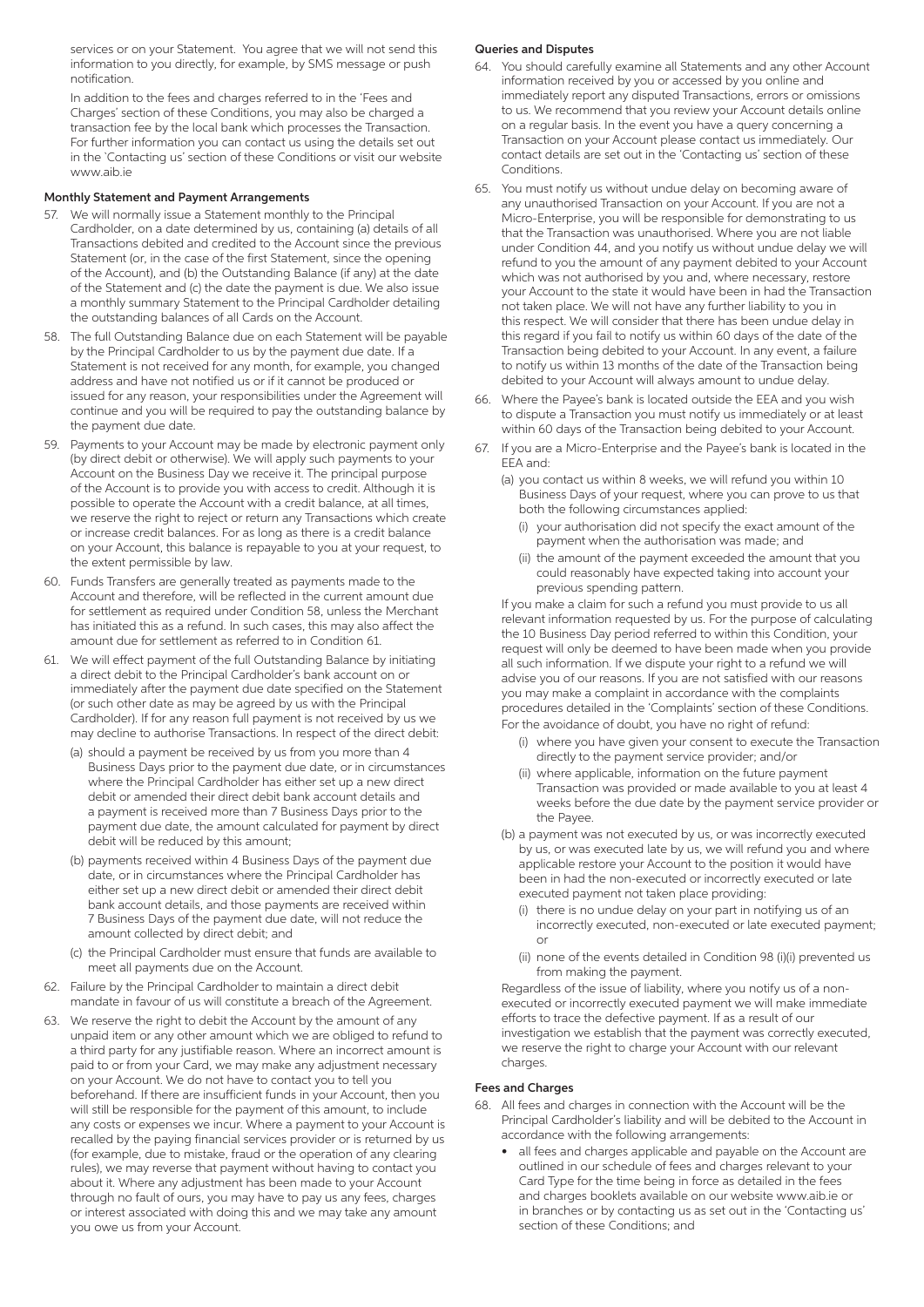all stamp duties and government levies payable in respect of the Card are your liability and will be collected by us by debit of the Account. Should you close your Account before the date of collection all these amounts owing by you will be debited at closure and payable by you. In addition, you may also be subject to fees and charges relating to the use of a Digital Wallet or other services connected to the use of your Card under the Third Party Agreements. You are solely responsible for the payment of these fees and charges.

 Where a Card is used to obtain a cash advance, a cash advance fee will apply as notified to you from time to time in our schedule of fees and charges relevant to your Card Type for the time being in force. In all cases, the cash advance fee will be debited to the Account on the date of the cash advance and will appear in your next Statement.

69. Separate charges may be incurred and debited to the Account and will be advised to you from time to time. These can be in respect of late payments, returned payments or operating in excess of your Credit Limit. These charges will be advised to you in writing on the opening of the Account and will be published in our schedule of fees and charges relevant to your Card Type for the time being in force. We will ensure that the charges conform to any scale or amounts that may be set under any law, regulation or other order.

#### Refunds

70. If a Merchant initiates a refund we will only credit the Account with the amount due upon receipt of the refund amount from the Merchant and, unless so credited the Account will be payable in full. Refunds are not treated as payments made to the Account and therefore will not be reflected in the current amount due for settlement as required under Condition 58. The amount due must be settled in the normal manner and any refund received will be recognised and taken into account in the following Statement.

# Third Party Agreements

71. Third parties providing applications or services in connection with the use of your Card(s), Digital Cards and/or the Digital Wallet (for example, a mobile phone provider or app provider) may have their own agreements (including relating to fees) which you are subject to in relation to your use of your Card(s), a Digital Card(s) and/or a Digital Wallet (the "Third Party Agreements"). It is your responsibility to read and understand such Third Party Agreements before you sign up to the relevant application or service and you agree to comply with all such terms and conditions. We shall have no responsibility or liability in respect of any Third Party Agreements nor any other applications or services which are provided by third parties in connection with the use of your Card(s), Digital Card(s) and/or the Digital Wallet, including any fees or charges which may be levied to you by third parties in connection with your use of their applications or services.

#### Ending the Agreement

- 72. The Agreement shall continue until ended by either the Principal Cardholder or us. The Principal Cardholder may at any time end the Agreement by giving notice in writing to us and paying to us the amount of any Outstanding Balance as well as all outstanding Transactions, fees, charges, all stamp duties and government levies, if not included in the Outstanding Balance at the time the Agreement is ended.
- 73. We can cancel any Card or end this Agreement on providing you with two months' written notice (or a shorter notice period if permitted by law).
- 74. Without any liability to you, we are also entitled to immediately temporarily or permanently block, suspend and/or cancel any Card and/or refuse to issue renew or replace any Card and/or end this Agreement, if:
	- (a) you are in breach of this Agreement or any other agreement with us;
	- (b) you fail to pay the outstanding balance on the Account when payment falls due or fail to pay any other monies or liabilities whatsoever or howsoever due or incurred by you to us;
	- (c) you become insolvent;
	- (d) you are adjudicated bankrupt under Irish law or we have received notice of a foreign bankruptcy court order having been made against you in another jurisdiction or if you enter into a voluntary arrangement with your creditors or you are subject to a debt resolution mechanism (or similar) under the Personal Insolvency Act 2012 (as amended, repealed or supplemented from time to time) or similar legislation or you are the subject of any other insolvency event/arrangement;
	- (e) judgment has been obtained against you and remains unpaid for a period of fourteen days from the date of such judgment;
- (f) you cease trading;
- (g) you are no longer, in our opinion, able to manage your financial affairs or are unlikely to be able to pay your debts as they fall due;
- (h) a receiver has been appointed over any part of your property or undertaking or if a petition is presented for winding up or for the appointment of an examiner or if a meeting is convened for the purpose of considering a resolution or a resolution is passed for the winding-up of the company;
- (i) any form of attachment order is made against you;
- (j) you use (or allow someone to use) any Card or Account for any unlawful or other inappropriate purpose or if we suspect this to be the case;
- (k) a Card has become inactive, noting we would normally consider a Card inactive if it has not been used for 12 months;
- (l) you make any arrangement or composition with your creditors;
- (m) you have failed security checks in a manner that we deem unacceptable;
- (n) you commit or attempt to commit fraud against us or some other person or entity or there is a reasonable suspicion of unauthorised or fraudulent activity on a Card or the Account;
- (o) you die (where applicable);
- (p) any representation, warranty or statement made by you to us in connection with this Agreement, is breached or is or becomes, in our opinion, untrue in any material respect or you provide us with false or misleading material at any time;
- (q) we must do so in order to comply with any law, regulation or direction from a relevant authority or court;
- (r) for any reason this Agreement becomes unenforceable or void;
- (s) on a material change relevant to you occurs which, in the opinion of the Bank, is prejudicial to the Bank's interest; or
- (t) it becomes unlawful for you to continue to have a Card.

 Where your Agreement is ended or a Card is cancelled, blocked or suspended in any of the above circumstances, we will endeavour to give you advance notice of such action unless we are prevented from doing so by law or it would not be practicable to do so. If such is the case, we will inform you as soon as possible after.

 For the avoidance of doubt, if you are not a Micro-Enterprise, we may be allowed by law to exclude you from the notice requirements set out in the Payment Services Directive.

- 75. Once the Agreement is ended or a Card is cancelled, for any reason:
	- a) you must cut all physical Cards in two (through the signature box, magnetic strip and chip) and delete or deregister all related Digital Cards; and
	- b) you should cancel any Transaction (whether or not it is a recurring Transaction) due to be made to or from the Account (for example, to utility or insurance companies) otherwise you will remain liable for any amount owing.
- 76. We may be required to publish the suspension or cancellation of any Card.
- 77. If a notification under Conditions 40 to 42 is made to us, or if the Agreement is ended we may request a Merchant or other person to retain any physical Card or cancel any physical Card by cutting it in two and returning it to us. You must still delete or deregister all related Digital Cards.
- 78. In accordance with this section, if this Agreement is ended the Principal Cardholder will be liable to pay in full the Outstanding Balance on the Account on the date the Agreement is ended as well as all outstanding Transactions, fees, charges, all stamp duties and government levies, if not included in the Outstanding Balance at the time the Agreement is ended. In addition, you may also be subject to fees and charges under the Third Party Agreements. You are solely responsible for the payment of these fees and charges.

 The terms of this Agreement will remain in full force until all money owed to us is paid.

- 79. In order to ensure the timely cancellation of Additional Cards issued on the Account, the Principal Cardholder must notify us at the same time as an Additional Cardholder leaves the employment of the Principal Cardholder or becomes no longer entitled to hold a Card under the Account. The Principal Cardholder should cut the physical Card in two (through the signature box, magnetic strip and Chip) and then return it to us and ensure all related Digital Cards are deleted and deregistered. Our contact details are set out in the 'Contacting us' section of these Conditions.
- 80. On the death, legal disability or dissolution of the Principal Cardholder, the Outstanding Balance on the Account will become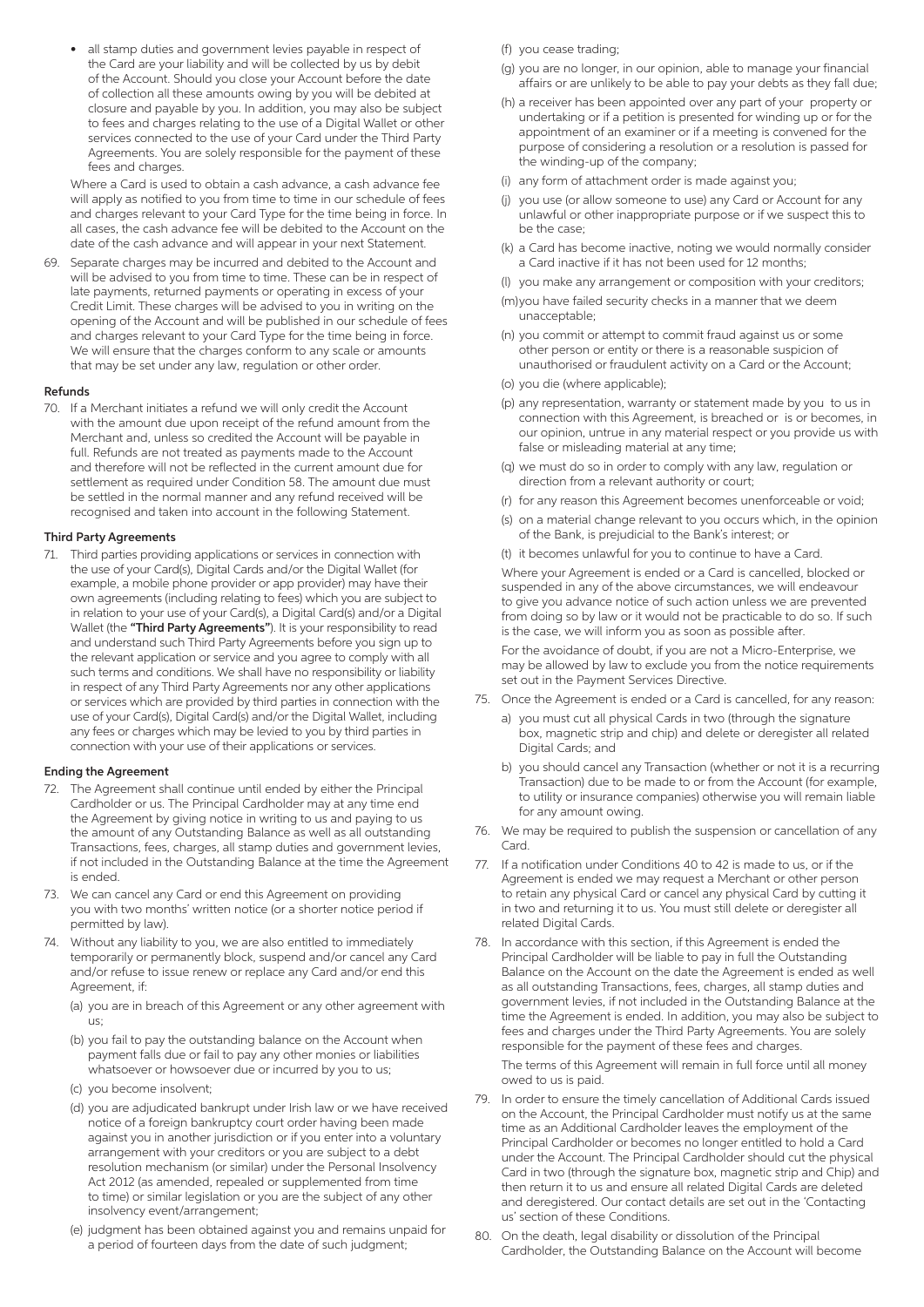a liability of the estate of the Principal Cardholder and all physical Cards must be cut in two (through the signature box, magnetic strip and Chip). Any related Digital Cards must be deleted or deregistered.

# Relationship between Principal Cardholder and us

81. The relationship between the Principal Cardholder (and where applicable the Individual Liability Cardholder) and us is, respectively, that of debtor and creditor, i.e. all sums that are owed on the Account constitute a debt owing to us.

# **Assignment**

82. We may assign, novate or otherwise transfer all or any of our rights, benefits and/or obligations under the Agreement to any natural or legal person at any time and without notice to you. You shall enter into all documentation specified by us to be necessary or desirable to give effect to such assignment, novation or transfer at our expense.

# General

- 83. The documents and records kept by us or on our behalf, whether on paper, microfilm, by electronic recording or otherwise, will, in the absence of manifest error, constitute conclusive evidence of any facts or events relied upon by us in connection with any matter or dealing in relation to the Account.
- 84. We may record or monitor phone calls between you and us so that we can check instructions and make sure that we are meeting our service standards and to ensure the security of our business, and that of our customers and staff.
- 85. We may provide you with, and we may keep a record of, documents which form part of this Agreement in either electronic or paper form. When you apply for your Card through our online banking services if applicable, you agree that electronic signatures may be used by us and you to confirm acceptance of documents which form part of this Agreement.
- 86. We will access, process and retain personal information about you, your Card and any payment instruction we receive in respect of your Card, in order to provide our services.

# Additional Facilities

- 87. We may from time to time make additional facilities or benefits available to the Principal Cardholder and Additional Cardholders in respect of a particular Card Type which are not specified in the Agreement. Such facilities or benefits may be granted in respect of a particular Card Type and may not be available to all Card Types. We are not obliged to grant or continue any of these additional facilities or benefits. Accordingly, any such facility or benefit may be varied or withdrawn by us without notice to you.
- 88. We reserve the right for any reason (or on giving reasonable notice where possible) to discontinue offering or supporting any Digital Card or to stop offering or participating in any Digital Wallet services or facilities.

# Management Information Reporting

- 89. At the request of the Principal Cardholder, we may arrange for a third party provider to issue monthly valued-added tax ("VAT") evidence reports, and other management information reports, to the Principal Cardholder detailing Transactions effected with the use of an AIB Card. The Principal Cardholder will be required to enter into a separate agreement with this third party provider. VAT evidence reports may be used for the purposes of making VAT returns to the Revenue Commissioners.
- 90. We are not liable for any direct or indirect loss or damage suffered by you as a result of a change in the policy of the Revenue Commissioners to accept the VAT evidence reports created under the AIB Card programme as supporting evidence for VAT purposes as this is beyond our control.
- 91. We are not liable for any direct or indirect loss or damage suffered by you as a result of your use of the third party provider's management reporting system or from a failure to issue a monthly VAT evidence report or for any errors or omissions contained in any such report. It is your responsibility to notify us of any changes in the business name and/or business address to which the VAT evidence reports should be issued.

#### Variation of the Agreement

- 92. These Conditions shall continue to apply to your Account unless and until altered by us in accordance with Conditions 93 to 96.
- 93. We may amend the terms of the Agreement (including the fees and charges) from time to time. Amendments will normally be caused by market conditions, changes in the cost of providing the service, changes in legal or other requirements affecting us, promotional

reasons or any other good reasons. Any such amendment will be notified to the Principal Cardholder and (other than an alteration in the interest rate, the Credit Limit or the fees and charges – which will be effective from the date specified in the notification) will be effective and binding if, thereafter, a Card is used for further Transactions. If the Principal Cardholder does not agree with the changes the Agreement must be ended by the Principal Cardholder and the Card(s) cancelled in accordance with the 'Ending the Agreement' section of these Conditions.

- 94. Unless we are permitted by law to give you shorter notice, we will notify you at least two months in advance of any alteration to these Conditions. If you are not a Micro-Enterprise, we may be allowed by law to exclude you from the notice requirements set out in the Payments Services Directive.
- 95. Notification of any such amendment (and notifications of alterations in the interest rate, the Credit Limit or the fees and charges) may be given by any other means available to us at the time which is required or permitted by law, such as a notice published in a national daily newspaper or displayed in our branches, by post, by being enclosed with the Statement, by SMS message, push notification or through our online banking services, or on our website.
- 96. On receiving such notification, the Principal Cardholder may end the Agreement and cancel the Card(s) in accordance with the 'Ending the Agreement' section of these Conditions. Notwithstanding any such termination, the Principal Cardholder shall remain liable for all Transactions, fees, charges, all stamp duties and government levies.

# Waiver

97. If we do not enforce any Condition of this Agreement, or we delay in enforcing it, this will not prevent us from enforcing the Condition retrospectively at a later date and will not constitute a waiver of that Condition.

#### Liability

- 98. (i) You will have no claim against us and we will have no liability to you nor will we be in breach of this Agreement:
	- (a) for any increased costs or expenses, any loss of profit, business, contracts, revenues, anticipated savings, opportunities, goodwill or for any indirect, or consequential loss or damage;
	- (b) if you do not comply with (i) this Agreement (ii), any other agreement with us or (iii) any Third Party Agreements;
	- (c) where your loss relates to goods or items or services (including their delivery or condition) paid for by using a Card or is due to the inability to use your Card for a Transaction or related service. We are not responsible for the delivery or condition of any goods or services paid for by Card or for any loss or damage in connection with any good or services paid for by Card;
	- (d) where your loss is due to any third party refusing to accept, or delaying the acceptance of a Card, PIN or Security Details (including any loss due to the way such refusal or delay is communicated to you);
	- (e) where your loss is due to our decision not to offer, or to withdraw, any service or feature associated with a Card or Account or where we cancel, block or suspend your Card for any of the reasons set out in this Agreement;
	- (f) where the loss is due to our failure to follow instructions from you or a person authorised to act on your behalf, which in our reasonable opinion, lead us to suspect any fraudulent or improper activity on your part or on the part of any third party;
	- (g) where you have acted fraudulently or with gross negligence; (h) if any of the details you gave us were wrong or insufficient; and/or
	- (i) where your loss is due to circumstances outside of our control, which meant we couldn't follow this Agreement despite our best effort to do so for example, a problem with a payment, settlement, clearance or Safeguard System, AIB Banking App, labour disputes, act of god, contagious disease, fire, act of government or state, war, civil commotion, insurrection, embargo, inability to communicate with third parties for whatever reason, failure or delay in message transmission via mobile phone network, prevention or hindrance in obtaining any energy supplies or the acts or omissions of our agents, contractors or any other third party) or any other reason outside of our control or that of our agents or contractors.

 We will not be liable to you for any of the above losses or damages in any circumstances even if such loss or damage was reasonably foreseeable or relates to any action brought by a third party;